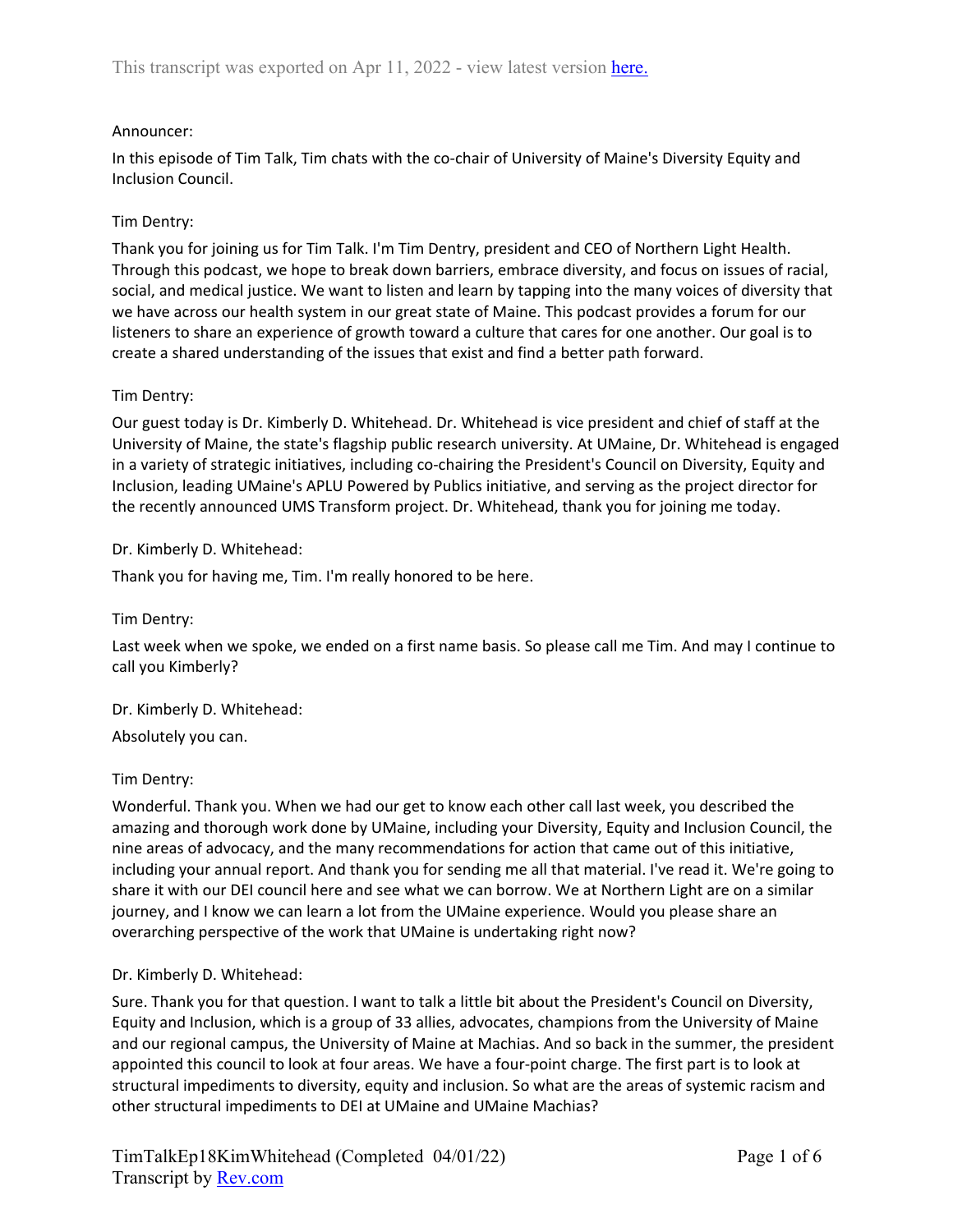### Dr. Kimberly D. Whitehead:

Our second part of our charge was to look at visions and operations integration. So what are the major university planning documents and processes, including our strategic visions and values framework are defined tomorrow initiatives? Are they sufficiently focused on the values of diversity, equity and inclusion? Also, looking at data and measurement. What data should the university be collecting and reviewing to guide our work? And lastly, alignment and resourced. Is our current portfolio of committees, offices, organizations, and activities designed to promote diversity, equity and inclusion? So as you can see, it was a huge charge for us. And so we decided as a committee to tackle a part of that charge and we focused on structural impediments. Alongside that, we're also looking at the data and measurement piece.

### Dr. Kimberly D. Whitehead:

And I want to talk a little bit first about the areas of advocacy. So we settled on nine areas of advocacy for our work that came from a previous report that was generated at the institution by my colleague, Dr. Robert Dana, on diversity and inclusion at UMaine. And he focused on eight areas there. And so we decided to add one. And so our areas are race, ethnicity, religion, age, ability, national origin, gender, sexual orientation, and socioeconomic status. And so I will just say from a very personal perspective that this has been a great opportunity for me to collaborate with some very talented faculty, staff, students, alumni, and community partners who are committed to diversity, equity and inclusion at both UMaine and UMaine Machias, and who have worked diligently to provide or generate this report that you were able to read our findings or recommendations.

#### Dr. Kimberly D. Whitehead:

As a part of that, we had 45 recommendations that focused on structural impediments, and we released that report on January the 18th. And so this is just an initial phase of our work because we have a lot more work to do, but we are very pleased with the product that we were able to generate in just three short months of focused collaborative meetings, utilizing the diversity of thought, perspective experiences that the members of the committee were able to bring to the conversation.

#### Dr. Kimberly D. Whitehead:

And so I just want to add that the other piece of our work... And I want to just mention our co-chair is Dr. Susan McKay, who is the founding director of the Maine Center for Research in STEM Education and professor of physics. So she brings a wealth of knowledge and experience to this collaboration. And so we have been kind of pitching our report, socializing it among different campus leaders at UMaine and Umaine Machias, and it has been well received and we've received a lot of report and we look forward to the implementation of those recommendations that are included.

#### Tim Dentry:

That is fabulous. And I really love the connection that you have with values. I think that's one thing that I've really learned from listening to you and reading the content. I'm going to talk with our DEI council as well, I think, connecting it with values and that's really important, plus the measurements and resourcing you're so right. Everyone that we've worked with here at Northern Light that is part of this whole effort, this whole initiative, is very well meaning and we're learning and we're growing and we have of a lot of doers as well. But how do you make sure we resource that so it's not just a one off, but it's who we are and what we do, and we back up our words with actual steps and tangible actions? I think that's something we can learn from your effort, for sure.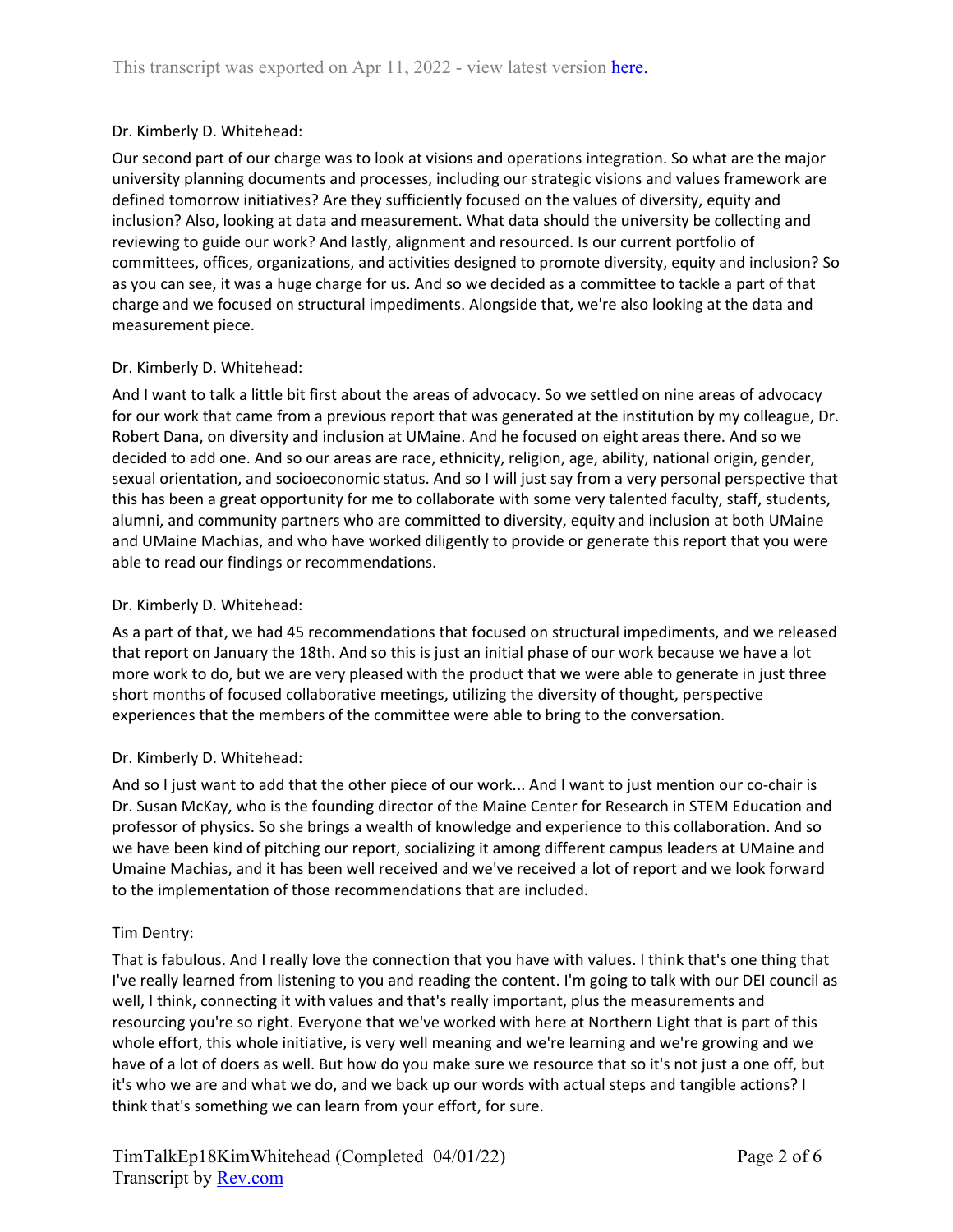# Tim Dentry:

I know that DEI, diversity, equity and inclusion has become a commonplace term, an acronym, but I do sometimes worry that the passion, depth and higher calling that started this initiative, not just here in Northern Light, but across our country, might become... I'm making up term, but corporately normalized. And by that, I mean, it will become the area of focus of a committee with an annual work plan. And then we may grow ourselves into thinking that it's just another initiative or we've done it all. Which of course, we're only just beginning this journey.

# Tim Dentry:

When I first started as CEO of Northern in Light, that I've been in this position, I decided to make this a key part of our pursuit of a culture of caring for one another. And what motivated me the most at that time, still does, frankly, is racial, social and medical justice. And when you and I spoke last week, we talked about the integration of those three aspects of justice. It started here again, it was only in my second month or so. The pandemic was, obviously just like it is today here in February 2021, it was a big deal in all consuming, but then the George Floyd killing happened and we realized we have to be more than just focused on putting out a virus. We've got to make sure that if we are saying we care about our staff, that we find out, are there things that we need to learn from our colleagues, our 12,500 colleagues? That terrible incident, that terrible killing could help us learn. So thus the racial part of it was right up front when we started this.

## Tim Dentry:

And then we also surveyed all of our staff. It was a great survey that our human resource leaders across Northern Light put out there for all of our staff. And one thing that came back was also very much a concern for just as you name the nine areas of advocacy, there are other groups that wanted be listened to that felt that they were invisible, that felt hurt through microaggressions, or what have you, the LGBTQ+ community, et cetera. So thus social justice.

## Tim Dentry:

And then of course, with COVID bringing on what it brought, the acknowledgement as we started to see trends and the data started to come in and realized, wait a minute, why is it that people of color have double or triple the incidents of infection rates and death rates and that kind of a thing. And then as we get into vaccines, how are we going to make sure that that is something that is equitably accessible to individuals of high risk and people of color? And so the medical disparities. And we are already beginning to plan for life after COVID where, what are the kinds of things, the social determinants of health, where we could be a more responsive healthcare system and reach out better to individuals of all walks of what life, especially if we had more of a sensitivity to where there are medical injustices going on? So in other words, they're all connected. That's a big wind up in the pitch of my question, but how would you describe the UMaine experience of integrating those three pillars of justice?

## Dr. Kimberly D. Whitehead:

Well, actually, I'm going to answer that question from a broader experience or a broader perspective than the UMaine perspective. I think COVID is a very good example of looking at that, as you mentioned, because this pandemic has actually forced us to look at those three pillars and their interconnectedness, especially if we want to achieve parity. Let's say for example, when we talk about vaccine distributions, we look at how the racial background, health status, and our quest for social justice and equity come into play in terms of that distribution. I've been watching the news as we discussed last week, and what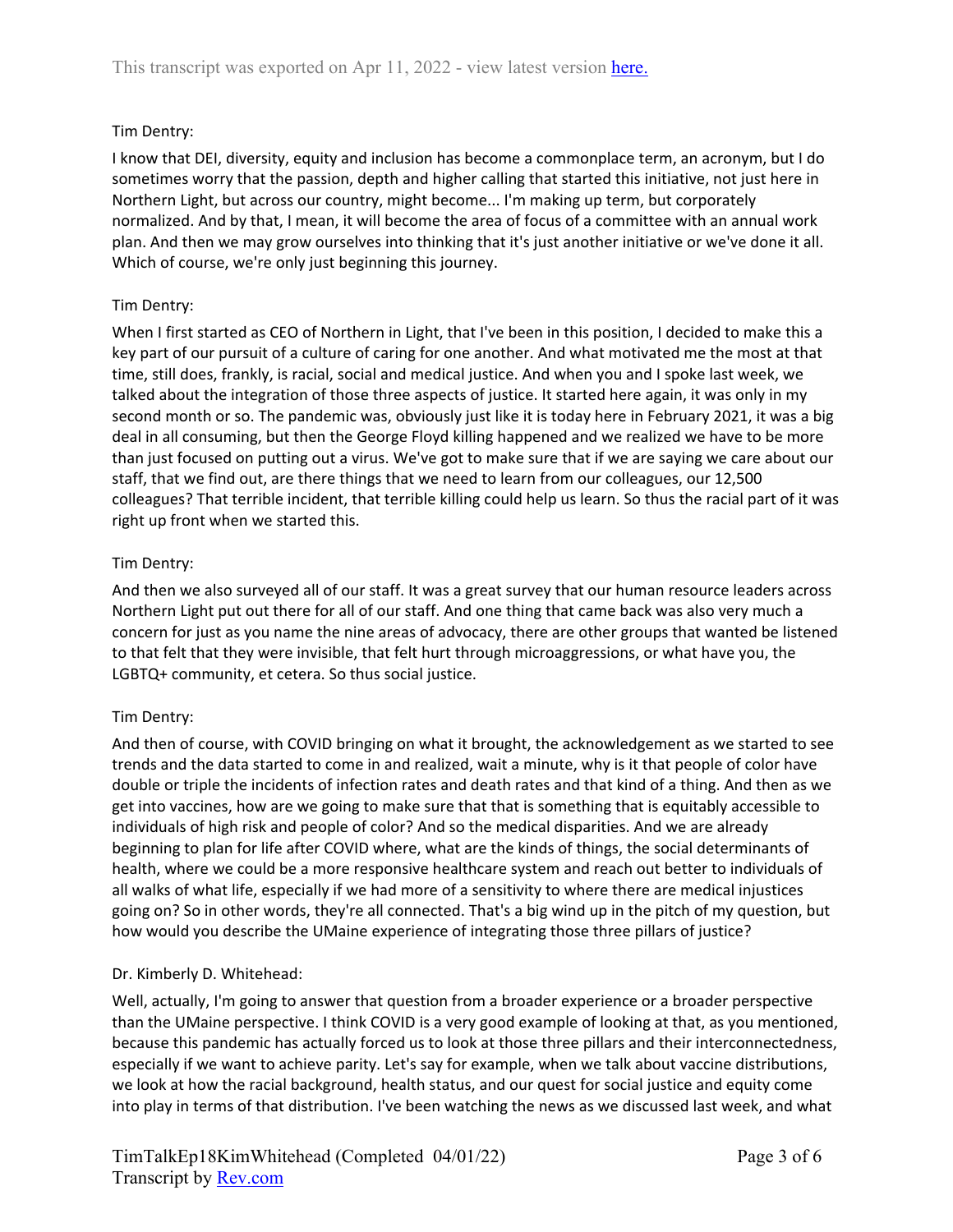I'm seeing is that even in those communities that are largely composed of people of color, the distribution or the percentage of people who are actually able to get the vaccine is very low. So we have to take all of those things into context to make sure that we are able to provide equity and parity, and that we treat the human condition by keeping those three pillars at the forefront of our minds.

## Dr. Kimberly D. Whitehead:

I'll just kind of give a personal example of what I'm saying. I'm an African American, I'm also a woman, but I'm also an individual that suffers from chronic illnesses. So if you just take into account one portion of who I am, just the female part, then you kind of miss the taking a deeper dive. I'm an African American, but I also have a compromised health status. And so if you look at those things interconnectedly, the treatment or the parity or the equity that I'm receiving may be very different if you only take one part of who I am into that context. So if you only look at me being a woman or being an African American woman or not even considering my health status. So I think looking at the interconnectedness of health status, that medical justice part, the socioeconomic status, that social justice part, as well as looking at racial justice, all of those parts are important.

## Dr. Kimberly D. Whitehead:

And so, like I said last week, I applaud you for not just looking at one facet of justice, but bringing those three important facets together in the work that you're doing here in Northern Light.

### Tim Dentry:

That's a beautiful example. I think all of our listeners can really identify with the way that you put that in personal terms. I thank you so much for that, Kimberly. I'd like to return the favor. Do you have a question for me?

## Dr. Kimberly D. Whitehead:

I sure do. As I was thinking about the podcast and the work that you're doing, my question is what is the most valuable lesson that you have learned from hosting this podcast?

## Tim Dentry:

That's a great question. And to our listening audience, I will admit, I had some time to think about this, because I saw the question at a time. So I really appreciate that. And I thought a lot about this and what a great question. I have a twofold answer.

#### Tim Dentry:

One is me personally. So what's my most personal valuable lesson? It really is that the power of learning and growing is I think at least 10 times greater, probably 100 times greater than through listening than talking. I'll say it again. The power of learning and growing is 10 times greater through listening than through talking. That's number one. That's kind of the way that I'm built, but through this process, wow. I have learned one thing from what I said, but I've learned a lot from... You are the 18th individual that's been here with us and I'm very, very proud of that. Not even reached my first year as CEO of Northern Light Health and starting this in month two or so. And to be able to learn from so many great people and listen is very humbling. That's number one. It's better to listen than to talk.

#### Tim Dentry: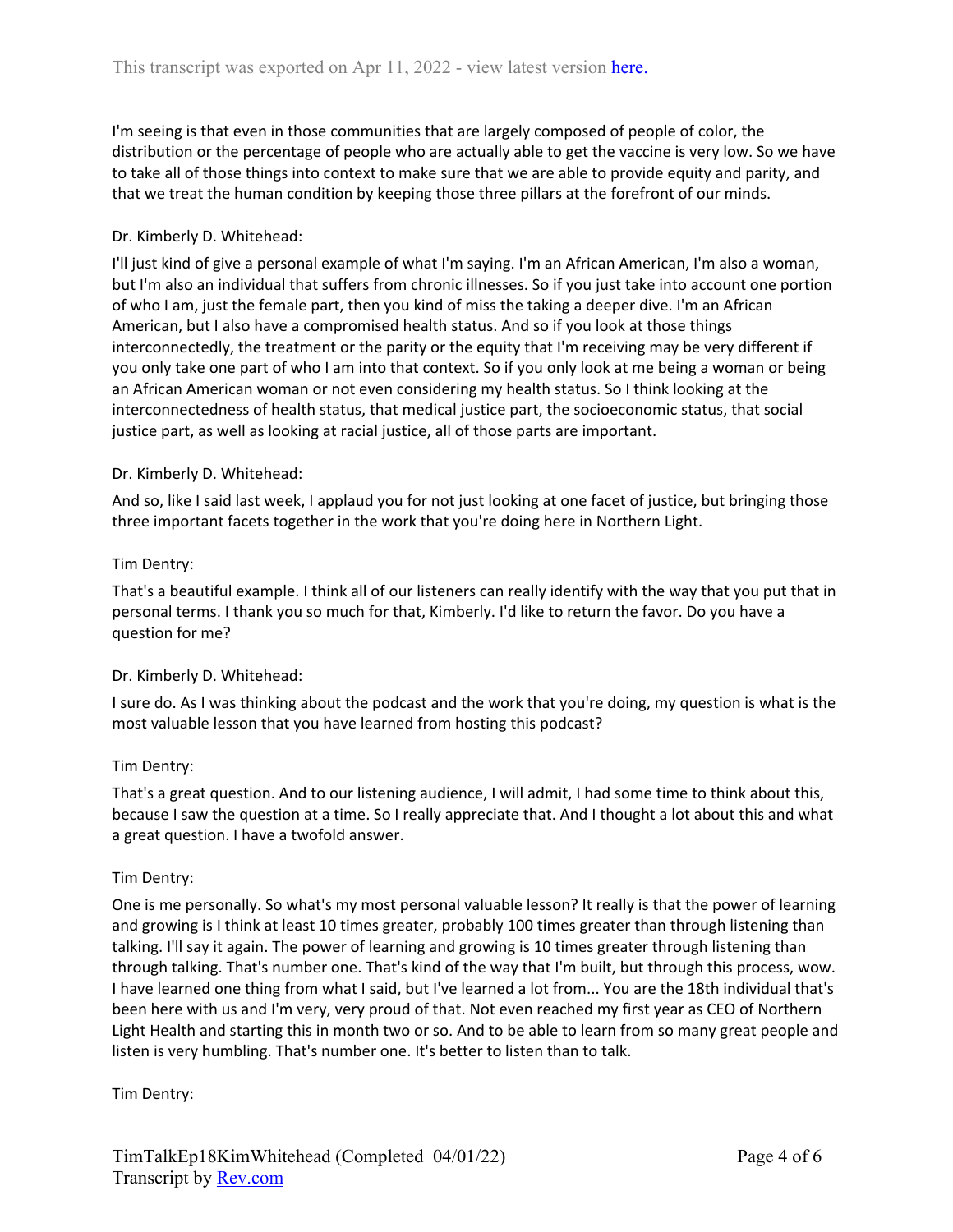The second point is that my primary target audience is the Northern Light family. And I consider the Northern Light family, our 12,500 staff and their families. That's a lot of people. And the feedback... The most valuable lesson's what you asked me. The feedback that I've gotten from the Northern Light family also has been very enriching. And I feel that a lot of people have had the opportunity, they said, it's tough to feel invisible and they feel less invisible. Or this really is a culture in this organization that cares.

## Tim Dentry:

I was just with a group from one of our hospitals and they were the leadership group of one of our hospitals that's been hit hard by COVID over the last couple months. So again, this is February, we started our climb of real COVID infections in our facilities and among our staff and those kinds of things, not even two months ago, about two months ago. And the prior eight or nine months was getting ready, getting ready, getting ready. And so they're coming up on the one-year anniversary of this and people are feeling it. They're feeling what that is. The emotions of that and the drain of that and the stress of that. I asked them as I was listening to their experiences and what they're dealing with and how they're trying to help people and how they're trying to work together. I said, "What else would you like to share with me?"

### Tim Dentry:

And one individual, one of our great leaders said, "What we are doing in the area of appreciation for making sure that we stand for a culture of caring for one another. And that we have as a part of that, racial, social and medical justice. And we have as a part of that, things like podcasts and other ways to listen to each other, to make sure that people know that we care, that we're in this together, that we're going to address our microaggressions or other biases. We're going to be what we want a family to be." And that that has made them stronger. And that that has helped them get through this tough time.

#### Tim Dentry:

The other thing is, again, I mentioned the survey, but when we asked our staff... We asked them this question, "Does Northern Light have a social and moral obligation to be a statewide leader in building a future where social justice and health equity reign?" I was very curious about how our entire workforce would answer that anonymously and I wasn't so sure how we would... 84% believe that Northern Light has a social or moral obligation to be a statewide leader in building a future where social justice and health equity reign. That to me says we're on the right path here. That to me says that it's giving people a different source of strength by feeling that they're in an organization that really does care, and it's getting us through COVID, and it'll get us into our even brighter future.

#### Tim Dentry:

So that's my most valuable lesson, is that as I started this podcast series, some folks weren't so sure we should be dedicating that kind of time. We should be doing other things to put out COVID and that kind of thing. My most valuable lesson is investing in listening and your people. And these kinds of ways of connecting is priceless.

#### Tim Dentry:

Kimberly, thank you for joining me in this very meaningful discussion.

Dr. Kimberly D. Whitehead: